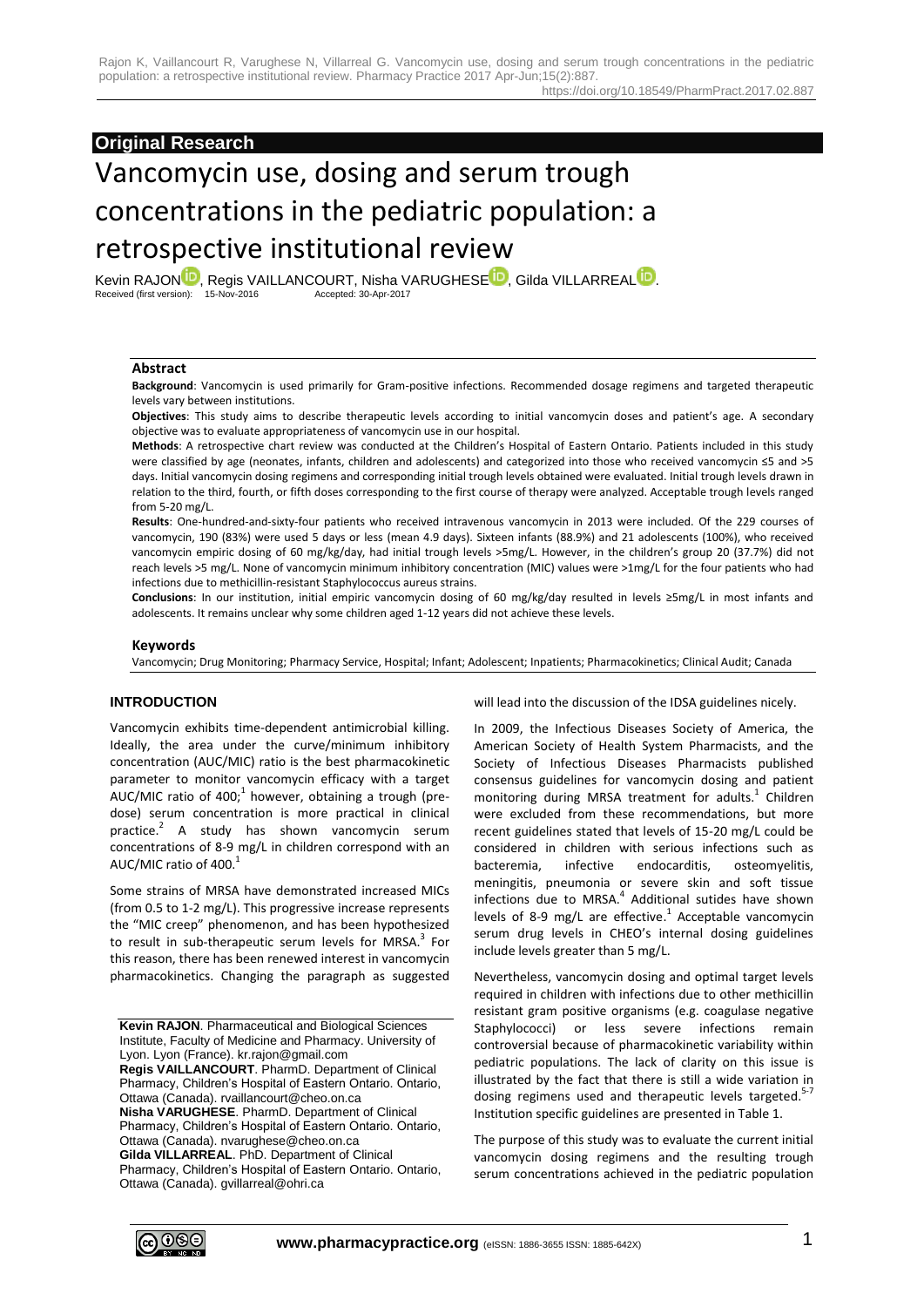https://doi.org/10.18549/PharmPract.2017.02.887

| Table 1. Institution specific guidelines for vancomycin administration |                     |                  |
|------------------------------------------------------------------------|---------------------|------------------|
| Age                                                                    | <b>Dose</b>         | Frequency        |
| Neonates 0-14 days of life, <28 weeks gestational age                  | 20-22mg/kg          | Every 24 hours   |
| Neonates 0-14 days of life, 29-34 weeks gestational age                | 20-22mg/kg          | Every 18 hours   |
| Neonates 0-14 days of life, >35 weeks gestational age                  | 20-22mg/kg          | Every 12 hours   |
| Neonates >14 days of life, <28 weeks corrected gestational age         | 20-22mg/kg          | Every 12 hours   |
| Neonates >14 days of life, 29-34 weeks corrected gestational age       | 20-22mg/kg          | Every 12 hours   |
| Neonates >14 days of life, >35 weeks corrected gestational age         | 20-22mg/kg          | Every 8-12 hours |
| Infants, age 1 month to <12 months of age                              | 15 <sub>mg/kg</sub> | Every 6 hours    |
| Children, age 1 and $\leq$ 12 years                                    | 15mg/kg             | Every 6 hours    |
| Adolescents, age $\geq$ 13 years                                       | 1000 <sub>mg</sub>  | Every 6-8 hours  |

at our institution. A secondary objective was to describe the prophylactic and therapeutic use of vancomycin in this cohort of patients.

#### **METHODS**

#### **Study design and population**

The study was performed exclusively at the Children's Hospital of Eastern Ontario (CHEO), a 165-bed tertiary care pediatric hospital in Ottawa, Ontario, Canada. Data was reviewed retrospectively from inpatients aged 0 to 18 years who were given intravenous vancomycin between January 1 and December 31, 2013. Patients were identified through a drug utilization report obtained via the pharmacy computer system (G.E. Centricity®). Patients with acute or chronic kidney disease or injury, those on dialysis or patients who were experiencing ongoing acute kidney injury at the time of initiation of vancomycin therapy were excluded. The study was approved by the CHEO Research Ethics Board.

#### **Review of medical record**

Medical records were accessed to obtain the following data: patient demographics (age, sex, weight, and height), hospital unit, vancomycin indication and dosing regimen, length of therapy, laboratory and microbiology culture data, vancomycin serum concentrations (including their temporal relationship to the preceding or subsequent vancomycin dose, and number of doses administered prior to trough levels), and concomitant use of other nephrotoxic medications (aminoglycosides, diuretics, acyclovir, amphotericin B, non-steroidal anti-inflammatory drugs, angiotensin-converting enzyme inhibitors, methotrexate, and cyclosporine). Baseline and periodic serum creatinine (SCr) values were collected up to 1 week before the start of vancomycin therapy, when available, and up to 48 hours following the discontinuation of vancomycin therapy.

Patients were considered to have acute kidney injury during vancomycin therapy if they had an increase in serum creatinine of greater than 1.5 times their baseline value based on the KDIGO guidelines.<sup>8</sup> Creatinine clearance was estimated using the Schwartz equation.<sup>9</sup>

#### **Analysis**

Patients included in this study were classified by age as follows: neonates (0-28 days postnatal age and premature children (<38 weeks gestational age) up to 10 weeks postnatal age), infants (1 month to <12 months of age), children (between 1 and ≤12 years), adolescents (≥13 years). <sup>10,11</sup>

Patients were categorized into those who received vancomycin for less than or equal to 5 days and greater than 5 days. Categorization of >5 days was chosen to allow for adequate time for empiric therapy to be discontinued as cultures are finalized within this time period. From the list of patients who received ≤5 days of therapy, a convenience sample of patients was chosen alphabetically, from a list of patient surnames. All patients who received vancomycin for greater than 5 days were evaluated and categorized according to treatment or prophylaxis.

Since 2010, the Children's Hospital of Eastern Ontario has adopted a hospital wide, empiric initial vancomycin dosing recommendation: term neonates 20-22 mg/kg/dose every 8-12 hours, children >1 month 15 mg/kg/dose every 6 hours,. These guidelines are available on a hospital wide intranet, accessible to all prescribers. Acceptable trough vancomycin serum levels range from 5-20 mg/L and any level ≥5 mg/L is reported numerically.

Nephrotoxicity was assessed for all courses of vancomycin.



Figure 1. Flow diagram of reviewed patient charts

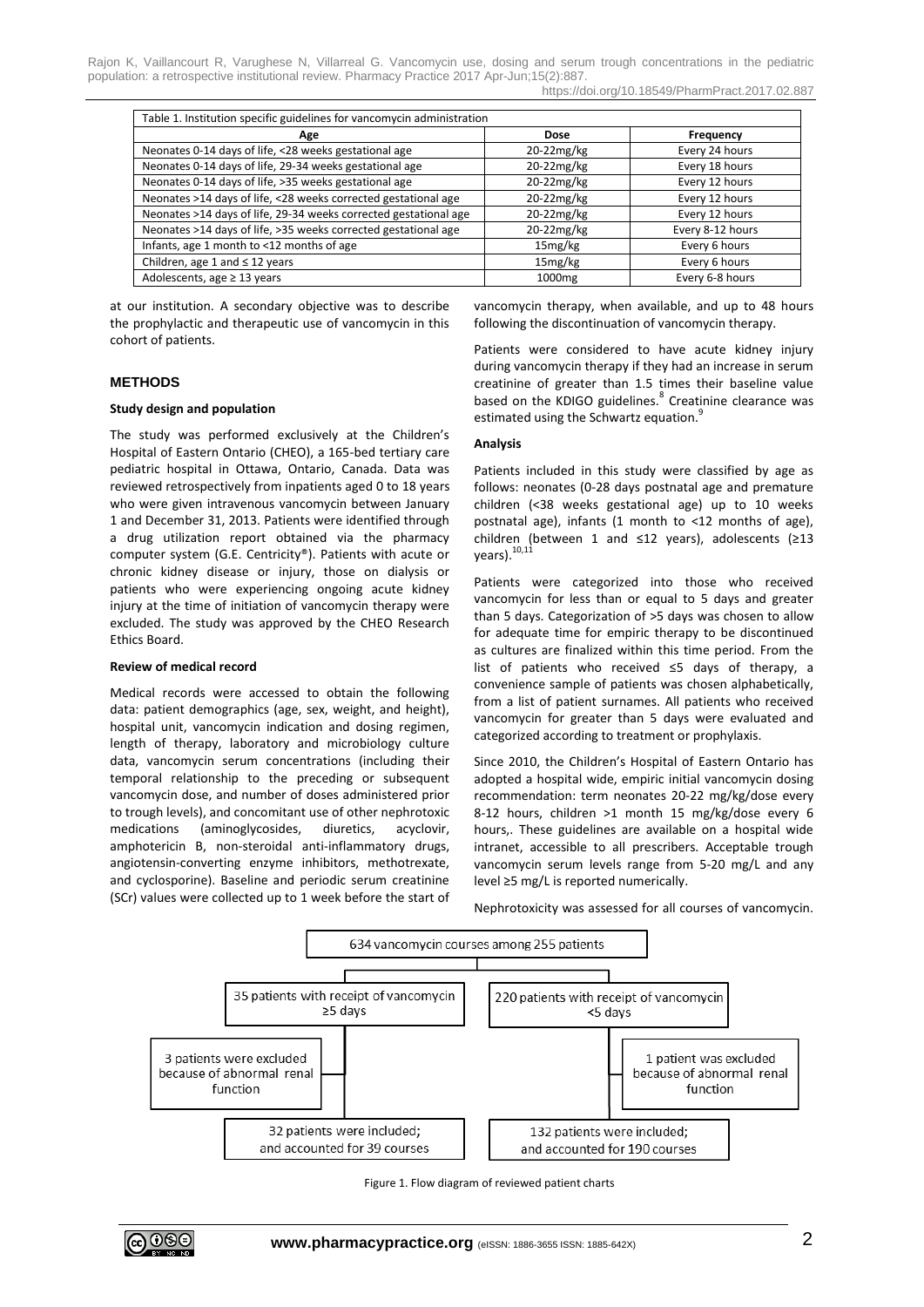Rajon K, Vaillancourt R, Varughese N, Villarreal G. Vancomycin use, dosing and serum trough concentrations in the pediatric population: a retrospective institutional review. Pharmacy Practice 2017 Apr-Jun;15(2):887. https://doi.org/10.18549/PharmPract.2017.02.887

|                                    | <b>Neonates</b>  | <b>Infants</b>   | Children               | <b>Adolescents</b>   |  |
|------------------------------------|------------------|------------------|------------------------|----------------------|--|
|                                    | $(n=32)$         | $(n=27)$         | $(n=77)$               | $(n=28)$             |  |
| Sex, %                             |                  |                  |                        |                      |  |
| female                             | 43.8             | 44.4             | 42.9                   | 46.4                 |  |
| male                               | 56.3             | 55.6             | 57.1                   | 53.6                 |  |
| Location, %                        |                  |                  |                        |                      |  |
| <b>NICU</b>                        | 75.0             | 7.4              | $\mathbf 0$            | $\mathbf 0$          |  |
| <b>PICU</b>                        | 3.1              | 29.6             | 18.2                   | 25.0                 |  |
| <b>General Pediatrics</b>          | 21.9             | 63.0             | 58.4                   | 50.0                 |  |
| Oncology                           | 0                | $\mathbf 0$      | 23.4                   | 25.0                 |  |
| Age                                |                  |                  |                        |                      |  |
| median (range)                     | 16 d (1-66 d)    | 124 d (29-329 d) | $5.1$ y $(1.0-12.9$ y) | 15.6 y (13.0-18.5 y) |  |
| <b>IQR</b>                         | 24 d             | 101 d            | 5.8                    | 2.1                  |  |
| mean (SD)                          | 21 d (19 d)      | 150 d (89 d)     | 5.8 y $(3.5 y)$        | 15.8 y $(1.4 y)$     |  |
| Weight, kg                         |                  |                  |                        |                      |  |
| median (range)                     | $2.7(0.7-4.0)$   | $7.2(3.1-12.3)$  | 17.5 (8.4-77.9)        | 64.1 (32.0-109.4)    |  |
| <b>IQR</b>                         | 1.3              | 3.1              | 12.5                   | 22.82                |  |
| mean (SD)                          | 2.5(0.9)         | 6.9(2.2)         | 23.1(14.1)             | 66.0 (19.7)          |  |
| Allergy to penicillin, %           | 0.0              | 3.7              | 3.9                    | 14.3                 |  |
| Serum creatinine, µmol/L mean (SD) | 44.9 (18.8)      | 27.9 (17.8)      | 34.9 (13.2)            | 64.7 (21.1)          |  |
| Initial dosing, mg/kg/day          |                  |                  |                        |                      |  |
| median (range)                     | 40.8 (14.5-62.9) | 59.6 (39.5-62.8) | 59.7 (39.3-88.3)       | 60.0 (25.0-70.2)     |  |
| <b>IQR</b>                         | 12.8             | 2.9              | 12.32<br>1.7           |                      |  |
| mean (SD)                          | 41.9 (12.6)      | 57.7(5.2)        | 59.1 (4.7)             | 55.6 (10.5)          |  |
| Dosing interval, hours mean (SD)   | 12.8(5.0)        | 6.2(1.2)         | 6.1(0.4)               | 6.2(1.1)             |  |

The neonatal population was defined as full-term newborns 0-28 days postnatal age and premature children (<38 weeks gestational age) up to 10 weeks postnatal age; patients aged 1 month to <12 months of age were classified as infants; patients between 1 and 12 years were classified as children; and patients between 13 and 18 years were classified as adolescents.

For the purpose of the statistical analysis, use of one or more aforementioned nephrotoxic drugs was considered as a single categorical variable.

Data analysis was performed using SPSS, version 21. Patient demographics, vancomycin dosing, and resulting trough serum concentrations were analyzed using descriptive statistics. Continuous data were reported as median and interquartile range (SD), and categorical data were reported as numbers and percentages. An independent samples student t-test was used to compare means between 2 groups, while a Pearson's chi squared test was performed to evaluate independence between categorical variables.

# **RESULTS**

A total of 634 courses of intravenous vancomycin were prescribed to 255 children in 2013. Four patients with preexisting chronic or acute kidney disease were excluded. Of the remaining 251 patients, 32 patients received vancomycin for >5 days. A convenience sample of patients who received courses of vancomycin of ≤5 days consisted of 132 patients. There was no difference with respect to age or gender between the patients in the convenience sample (n=132) and those excluded (n=87) (Figure 1).

Patients' demographics included in the analysis are shown in Table 2. Of the 229 total courses, which accounted for 1111 days of therapy, the most common clinical indications stated for initial vancomycin use were febrile neutropenia 58 courses (25.2%), presumed sepsis/catheter-related infection 49 courses (21.3%), meningitis 33 courses (14.3%), skin or soft tissue infection 19 courses (9.2%), and pneumonia 20 courses (8.7%). Thirty-nine courses (21.3%) were given for other indications such as urinary tract infections, fever of unknown origin, or endocarditis. There

were differences in indication between age groups. No infants or neonates received vancomycin for febrile neutropenia, while this indication accounted for 44.7% of stated indications in21 adolescents while sepsis/line infection was the indication stated for 56.1% of courses in 19 neonates. Overall, the mean duration of vancomycin therapy was 4.9 days (SD=19.4), with a median duration of 2.3 days and IQR of 2.11 in 164 patients. Of these, 153 (66.8 %) vancomycin courses were given for <3 days, 37 (16.2%) courses for 3-5 days, and 39 (17.0%) courses in 32 patients for >5 days. The mean duration of vancomycin is 1.86 (SD=1.16) in the convenience sample of 132 patients versus 9.73 days (SD=5.30) of patients on vancomycin for >5 days.

Overall, a total of 411 levels were drawn: in 43 (18.8%) courses, no level was drawn; in 84 (36.7%) only one level was drawn; in 56 (24.5%) two levels were drawn; in 20 (8.7%) three levels were drawn; and more than three levels were drawn in 26 courses (11.3%).The mean number of levels drawn in one course was 1.79 (SD 1.95). The number of levels drawn per course increased with the duration of therapy. Of the 411 levels collected, 372 (90.5%) were trough levels.

Of the 164 patients, 119 (72.6%) had vancomycin levels drawn. Eight (6.7%) were drawn before the second dose, and were excluded leaving 111 levels available for analysis. Of these, 56 (47.1%) were drawn before the third dose, 28 (23.5%) before the fourth dose, and 16 (13.4%) before the fifth dose and 11 (9.2%) were drawn before the sixth or greater dose. Overall, 19 (17.1%) neonates, 18 (16.2%) infants, 53 (47.7%) children, and 21 (18.9%) adolescents had initial trough levels that were analyzed.

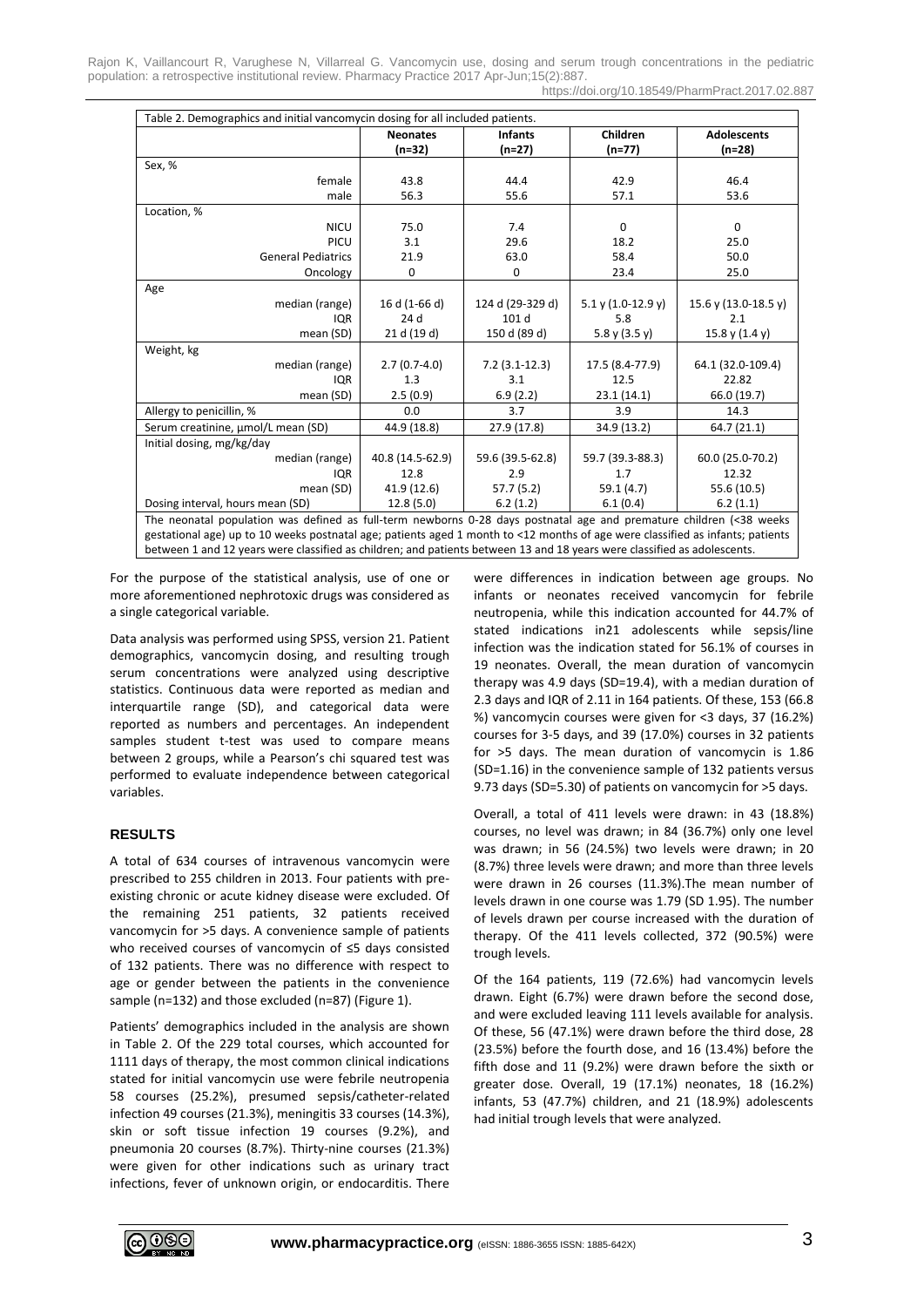

Figure 2. Distribution of initial vancomycin serum through concentrations achieved regarding initial dosing

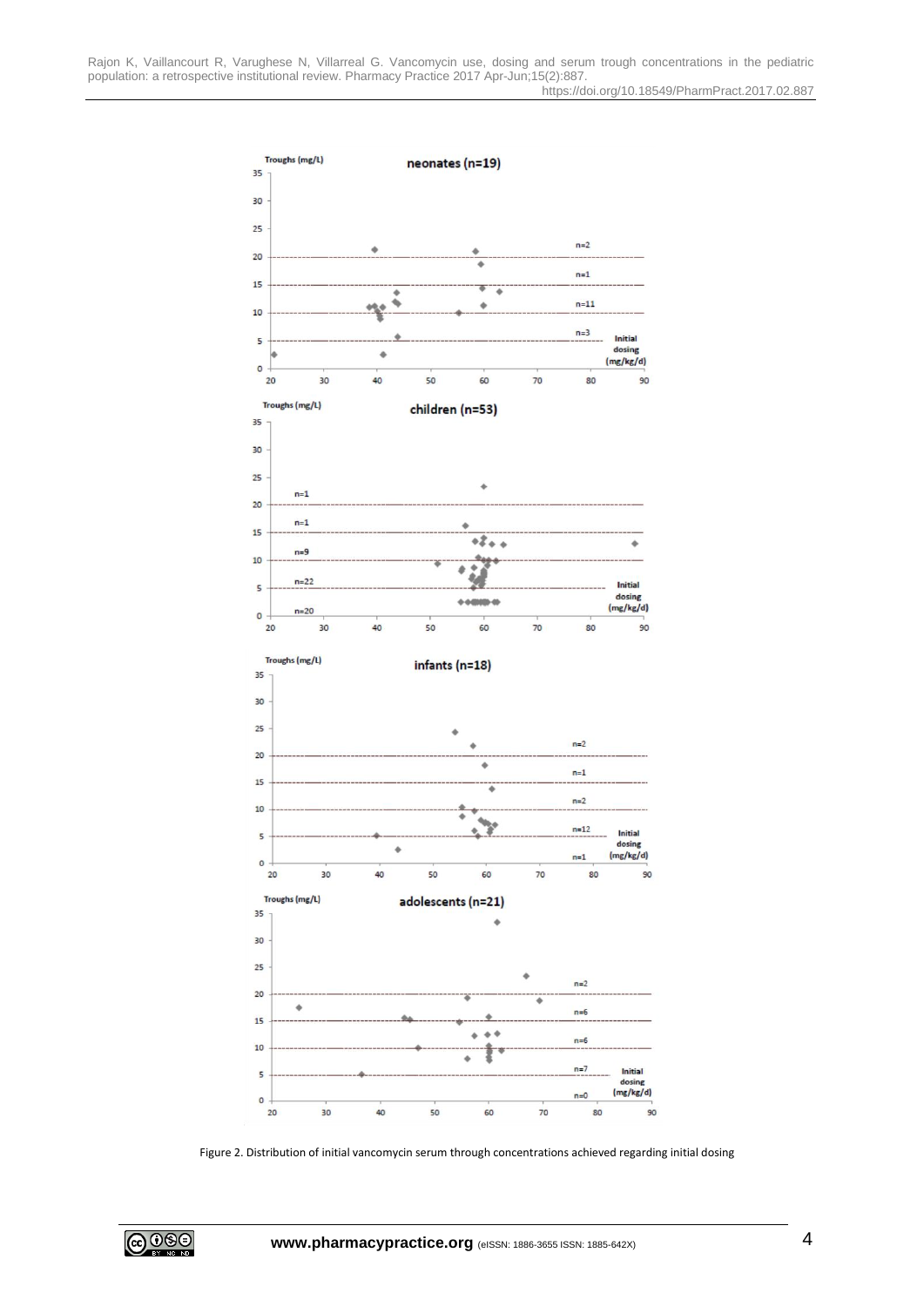| Table 3. Clinical characteristics of patients who received >5 days of vancomycin. |              |                        |        |               |  |
|-----------------------------------------------------------------------------------|--------------|------------------------|--------|---------------|--|
|                                                                                   |              | Therapy duration, days |        |               |  |
| Bacteria isolated and type of infection                                           | N            | Mean (SD)              | Median | Range         |  |
| MRSA*                                                                             |              |                        |        |               |  |
| Bacteremia                                                                        | 2            | 21.9(8.8)              | 21.9   | $13.1 - 30.8$ |  |
| SSTI <sub>s</sub>                                                                 | $\mathbf{1}$ | $7.0(-)$               |        |               |  |
| Coagulase negative Staphylococcal species                                         |              |                        |        |               |  |
| Line infection                                                                    | 12           | 12.1(6.0)              | 10.3   | $6.5 - 28.2$  |  |
| Foreign body infection                                                            | 3            | 83.3 (118.8)           | 17.5   | $9.4 - 289.0$ |  |
| alpha-hemolytic Streptococcus, penicillin-I/R <sup>k</sup>                        |              |                        |        |               |  |
| Bacteremia                                                                        | 3            | 13.1(5.9)              | 11.5   | $6.7 - 21.0$  |  |
| Urinary tract infection                                                           | 1            | $13.0(-)$              |        |               |  |
| Enterococcus ampicillin-S                                                         |              |                        |        |               |  |
| Bacteremia (penicillin allergy)                                                   | $\mathbf{1}$ | $15.8(-)$              |        |               |  |
| Rothia mucilaginosa                                                               |              |                        |        |               |  |
| Line infection                                                                    | 1            | $18.3(-)$              |        |               |  |
| Total                                                                             | 24           | 25.5(55.4)             | 12.3   | $6.5 - 289.0$ |  |
| No bacteria isolated                                                              |              |                        |        |               |  |
| Febrile neutropenia therapy                                                       | 4            | 8.0(2.2)               | 6.9    | $6.5 - 11.8$  |  |
| Treatment for presumed infection                                                  | 3            | 8.3(3.5)               | 6.0    | $5.8 - 13.3$  |  |
| Presumed neonatal infection *                                                     | 8            | 7.1(1.0)               | 6.8    | $5.7 - 8.6$   |  |
| Total                                                                             | 15           |                        |        |               |  |
| *Methicillin resistant Staphylococcus aureus.                                     |              |                        |        |               |  |

~ SSTIs = skin or soft-tissue infections.

 $k$  Penicillin-I/R = intermediate susceptibility or resistant to penicillin.

¥ Presumed sepsis/line infection, necrotizing enterocolitis, or meningitis.

The serum trough levels corresponding to the initial doses are shown in Figure 2. In neonates (n=19), 40 mg/kg/day and 60 mg/kg/day dosing regimens were both used, respectively in 12 (63.2%) and 6 (31.6%) patients, while one (5.3%) received a dosing of less than 30 mg/kg/day. Only 2 patients (10.5%) did not achieve trough levels ≥5mg/L, they received doses of 20 mg/kg/day and 40 mg/kg/day.

For infants (n=18), 16 (88.9%) received an initial dose of 60 mg/kg/day. These 16 patients achieved a mean vancomycin level of 10.46 mg/L. The 2 patients (11.1%) who had trough levels of <5 mg/L both received 40 mg/kg/day of vancomycin as initial dosing.

For children (n=53), the dosing recommendation of 60 mg/kg/day was used in 52 patients (98.1%). Of these, 20 patients (37.7%) had initial vancomycin trough serum levels <5 mg/L. One oncology patient who had already received vancomycin prior to the study period was administered an initial dose of 90 mg/kg/day. Further analysis of this group revealed that both patient weight and age were significantly lower (p=0.005, p=0.006, respectively) in the group of children with troughs <5 mg/L (17.8; SD=7.7 kg and 4.5; SD=2.9 years) compared to the group of children who achieved through levels of ≥5 mg/L (28.3; SD= 17.6 kg and 7.2; SD=3.5 years). There was no statistically significant difference (p=0.152) in eGFR (available for 25/53 patients) between the group of children with troughs <5 mg/L (202; SD=67 mL/min/1.73  $m^2$ ) and the group of children who achieved through levels of ≥5 mg/L (169; SD=42 mL/min/1.73 m<sup>2</sup>). In the children group, oncology patients were not more likely to achieve trough levels <5 mg/L compared to non-oncologic patients (chi-square test, p=0.831). In the adolescent age group (n=17), the oncology patients were also not more likely to achieve trough levels <5 mg/L compared to non-oncology patients (independent sample t test p=0.884). Also, there was no association between levels drawn before the third dose and levels <5mg/L (chi-square test, p=0.663).

Among adolescents (n=21), all patients had trough levels of >5 mg/L using various dosing regimens. Eleven (52%) received 60 mg/kg per day, 5 (24%) received 50 mg/kg per day, 3 (14%) received 40 mg/kg per day and 2 (10%) received less than 40 mg/kg per day (35 mg/kg per day and 18 mg/kg per day).The five patients that received 50 mg/kg per day weighed more than 80 kg and were administered the maximum dose of 1g q6h for adults.

A total of 39 courses of vancomycin in 32 patients lasted for greater than 5 days. Of those, 24 (61.5%) were administered in patients with documented infections and 15 (38.5%) with no specific bacterial pathogen isolated (Table 3).

The 24 cases in which vancomycin was used to treat gram positive infections accounted for an absolute number of 532 days of vancomycin therapy (47.9% of the total 1111 days of vancomycin therapy analyzed in this study). All patients who had treatment for culture confirmed infections had negative cultures following initiation of treatment. Four patients were found to have methicillinresistant Staphylococcus aureus infections (MRSA), all isolates had MICs less than 1 mg/L. One patient, who was treated successfully for MRSA bacteremia, confirmed by negative blood cultures, had levels greater than 5 mg/L but died after 13 days of vancomycin therapy of an unrelated cause.

Among the 229 courses of vancomycin given, one or more nephrotoxic drugs were administered concomitantly in 182 (79.5%) courses. The most common co-administered agents were nonsteroidal anti-inflammatory drugs 52 (28.6%), antivirals 47 (25.8%), gentamicin 46 (25.3%) and furosemide 22 (12.1%). Other agents included amphotericin B in 17 (9.3%), angiotensin-converting enzyme inhibitors in 1 (0.5%) and methotrexate in 2 (1.1%).

Thirteen of the 229 vancomycin courses (5.7%) may have led to nephrotoxicity, with a median serum creatinine

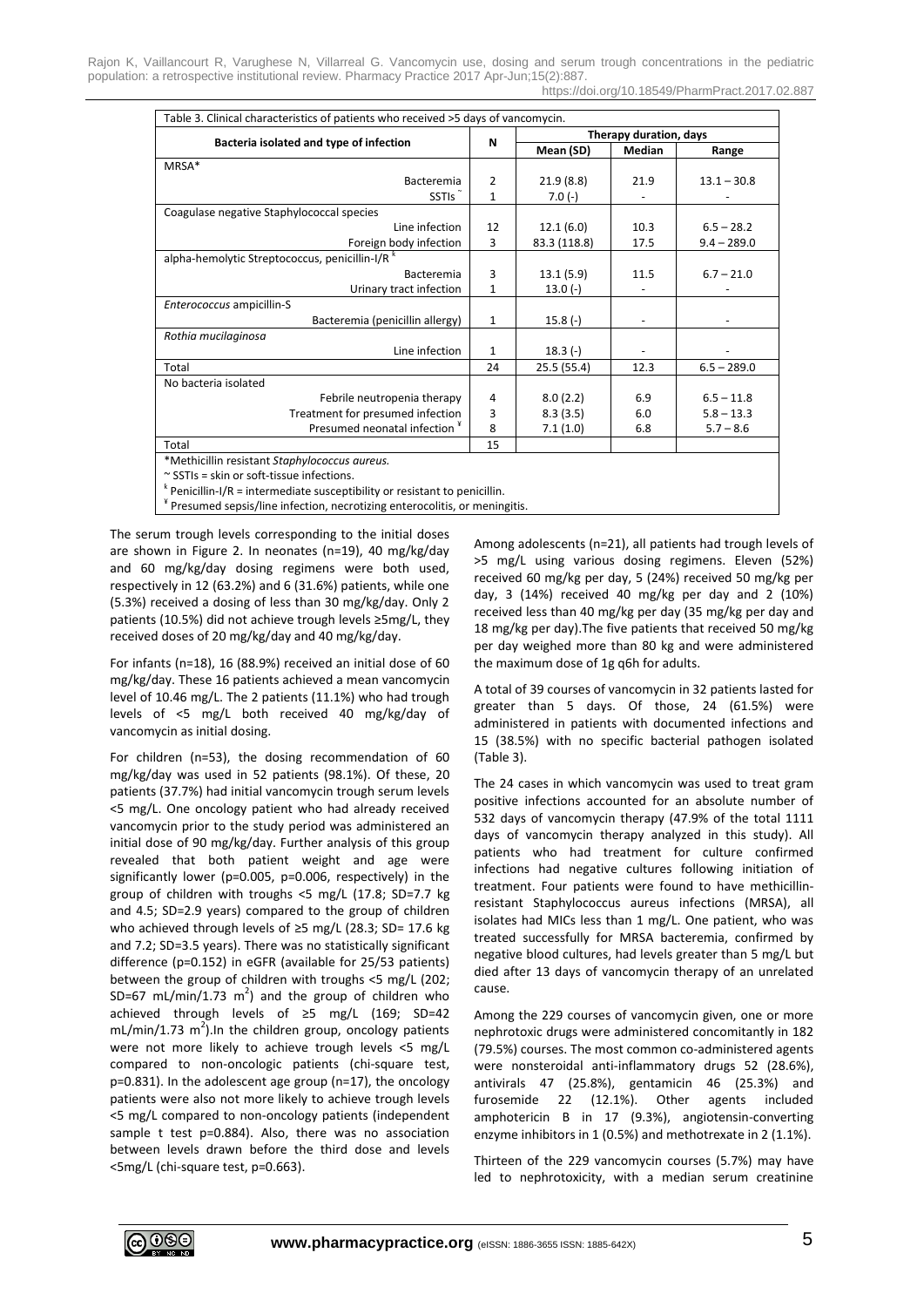| Table 4. Concomitant nephrotoxic agents administered to patients |  |
|------------------------------------------------------------------|--|
| who experienced nephrotoxicity.                                  |  |
| Case 1: acyclovir                                                |  |
| Case 2: acyclovir, gentamicin, furosemide                        |  |
| Case 3: furosemide, pip/tazo                                     |  |
| Case 4: pip/tazo                                                 |  |
| Case 5: amphotericin B                                           |  |
| Case 6: furosemide                                               |  |
| Case 7: acyclovir                                                |  |
| Case 8: furosemide                                               |  |
| Case 9: gentamicin, amphotericin B, cloxacillin                  |  |
| Case 10: methotrexate, cytarabine, pip/tazo                      |  |
| Case 11: gentamicin, amphotericin B, pip/tazo                    |  |

increase of 84% (max 376%) of baseline value. Six of the 13 patients who experienced nephrotoxicity had a least one trough level >20 mg/L during therapy. In 11 courses, nephrotoxic drugs were administered concomitantly (Table 4).

Of the 32 patients who received greater than 5 days of therapy, 5 (15.6%) experienced a serum creatinine increase during the vancomycin therapy (greater than 1.5 times the baseline level). Among these patients, 4 received concomitant nephrotoxic drugs and 3 had at least one trough level higher than 20 mg/L. The mean percentage of serum creatinine increase was 136.6 (SD 119.8) and the increase ranged from 50% to 344%.

### **DISCUSSION**

In this study, we reviewed the initial vancomycin dosing regimens and resulting vancomycin trough concentrations in 164 pediatric patients with normal renal function.

The median initial dosing for vancomycin in children greater than one month of age was approximately 60 mg/kg/day which is consistent with the current recommendation for empiric vancomycin dosing in patients older than one month.<sup>4</sup> Nearly 81% of our patients received an initial vancomycin dosing in a range from 50 to 70 mg/kg per day. Of the patients who received initial vancomycin dosing of 50-70 mg/kg per day, 77.8% had a trough level greater than 5 mg/L meeting our institution's goal of 5-20 mg/L.

Of the groups studied, only the children between 1 and 12 years did not consistently have levels >5 mg/L. In this group, about one third did not achieve detectable levels. Patients with lower weight (p=0.005) and lower age (p=0.006) were statistically more likely to have sub therapeutic levels. The most likely pharmacokinetic parameters causing low levels are the volume of distribution and clearance. The volume of distribution may be increased due to larger extracellular fluid stores in younger children. Disease states such as oncological disorders or cystic fibrosis may increase the volume of distribution. However in this study, oncologic patients were not more likely to achieve a trough level <5 mg/L than nononcologic patients (p=0.831). Children have shorter halflives (2-3 hours) than adults (5-11 hours) resulting in increased clearance of vancomycin and lower serum trough levels.

Previous studies have identified this age group as having difficulty obtaining adequate levels. Benner et al reviewed multiple dosing regimens for pediatric patients aged 1-18 years. Fifteen mg/kg per dose given every 6 hours more consistently resulted in targeted trough concentrations of 5-15 mg/L. The study population included all pediatric patients; however, it did not take into account pharmacokinetic changes of the developing child.<sup>12</sup> Another study by Broome and colleagues reviewed vancomycin dosing in all pediatric patients under the age of 18 years but also grouped patients according to their population pharmacokinetic half-lives for vancomycin. Even though this study used vancomycin dosing regimens of 15 mg/kg per dose every 8 hours, they found significant trough variations in the children's group, 2-12 years of age versus other groups: infants, 1-23 months, and adolescents, 13-18 years.<sup>5</sup> This study is most closely aligned with our study; further research is warranted to review children between the ages of 1and 12 years.

In neonates, 40 mg/kg/day and 60 mg/kg/day dosing regimens were both used. Dosing in neonates should be considered separately; changes in body weight and/or gestational or postnatal age may explain the variation, which can potentially lead to an increased half-life of the drug. Due to this large inter-patient variability, it is difficult to provide standardized recommendations for this population. The current guidelines do not make recommendations for this population, therefore, dosing guidelines differ extensively depending on the source and institution.<sup>5,13</sup> In infants, the initial dosing prescribed was globally in accordance with the recommendation of 60 mg/kg per day resulting in levels >5 mg/L.

We observed a low frequency of MRSA infections, all of which had MICs of less than 1mg/L. The number of patients in our study is too small to draw conclusions but Le et al and Frymoyer *et al*. used pharmacokinetic modeling to show that levels ≥5 mcg/mL equivalent to 5 mg/L are sufficient if MICs are 1 mg/L or less.<sup>1,14</sup>

In our study, over half of the total number of days of vancomycin was used for empiric therapy. In this group, the overall incidence of nephrotoxicity was 5.7%. Concomitant nephrotoxic agents, such as gentamicin, furosemide, acyclovir or amphotericin B, were often administered concurrently. Additionally, 6 of 13 patients who experienced nephrotoxicity had at least one supratherapeutic vancomycin level >20 mg/L. Very few studies have evaluated the toxicity of vancomycin with other nephrotoxic drugs other than aminoglycosides. A majority of nephrotoxicity that was associated with vancomycin plus concomitant nephrotoxic agents occurred on the first day of vancomycin therapy. Most studies report vancomycinassociated nephrotoxicity generally occurring after several days of receipt of drug and the relationship between vancomycin serum concentrations, the presence of other nephrotoxic drugs and incidence of nephrotoxicity remains unclear but suggest that other drugs may be important contributors.<sup>15-17</sup> This is important to note for harm reduction since slightly over a third of the longer courses were given to patients who had no documented Grampositive bacterial infections.

Our study is limited in that we looked only at the initial trough levels to assess the empiric dosing of vancomycin, but dose adjustments were not assessed. Secondly, we did not evaluate the vancomycin trough concentration